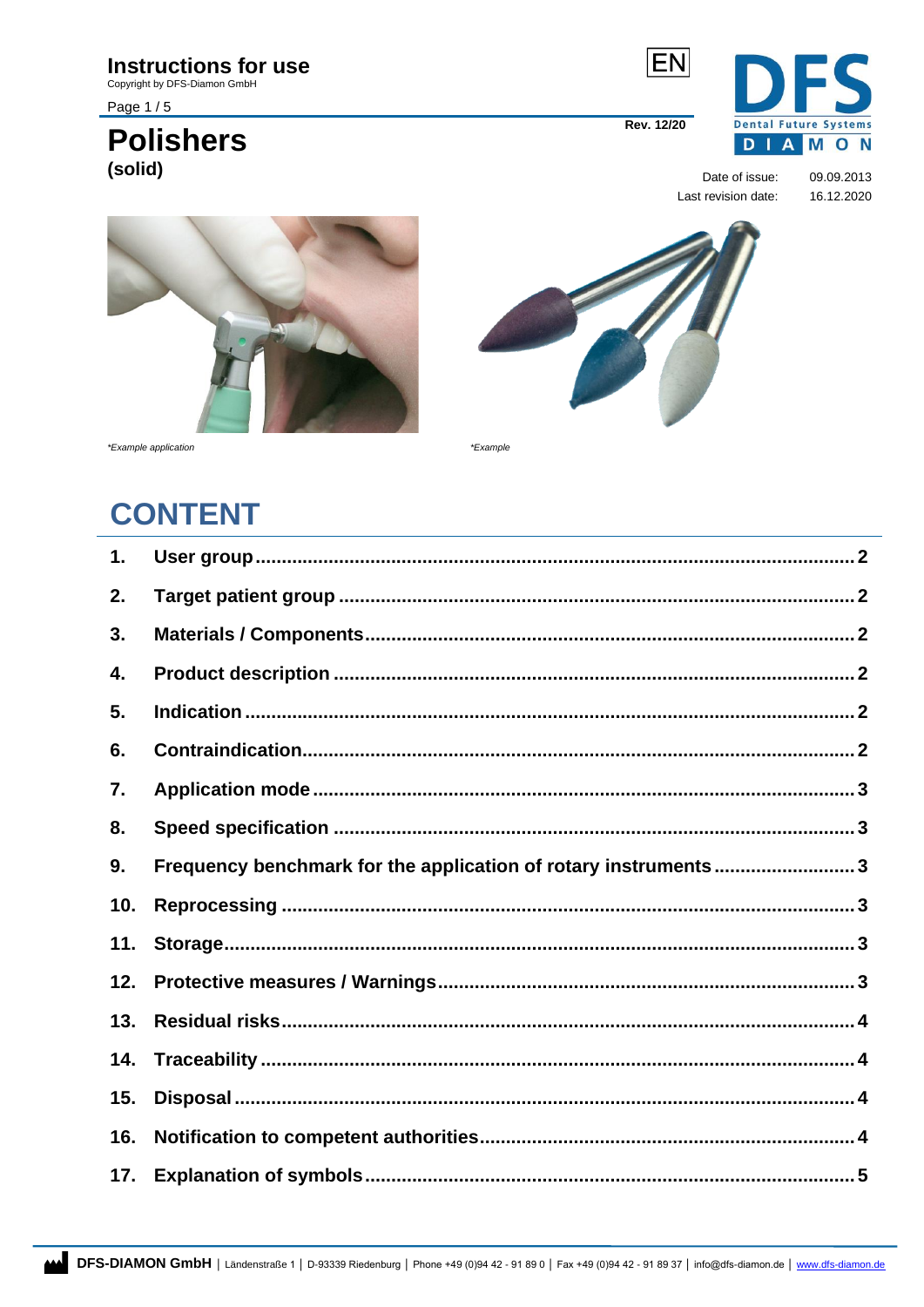Copyright by DFS-Diamon GmbH

Page 2 / 5

### **Polishers (solid)**



**Rev. 12/20**

Date of issue: 09.09.2013 Last revision date: 16.12.2020

### <span id="page-1-0"></span>**1. User group**

The instruments may only be used by appropriately qualified personnel in dental surgery or clinics.

- ➢ Dentists
- ➢ Qualified dental assistant / Dental hygienist

### <span id="page-1-1"></span>**2. Target patient group**

Patients with dental medical indications in the area of the described indications and applications.

### <span id="page-1-2"></span>**3. Materials / Components**

Instruments with medical-grade steel shank (martensitic chromium steel / CrMoS) and PU/diamond, PU/SiC, PU/pumice working piece

### <span id="page-1-3"></span>**4. Product description**

#### **Prophylaxis polishers**

DFS Diamon has developed special polishers for prophylaxis. Two shapes (flame and cup) are available which need to be manually screwed on a right-angle mandrel included in the kit. The polishers contain an abrasive grain which does not impact the tooth but reliably removes plaque, stains and other unwanted residue. No polishing paste is required.

#### **Polishers for ceramics (2ceram)**

Polishers for ceramics require two polishing steps. 2ceram polishers are available for ceramics and are impregnated with fine and superfine diamonds. The two polishing steps are sufficient for finishing, polishing and high shine polishing. In addition to the usual CA (right angle) polishers, DFS Diamon also offers two shapes on FG shank.

### **Polishers for composites (2comp, Durocomp)**

Likewise, the 2comp polishers require two steps. 2comp polishers are polyurethane-based and contain diamonds and silicon carbide (fine and superfine) as polishing grain thereby delivering excellent polishing results. The Durocomp polishers have been developed for extra hard composites and contain medium and superfine diamonds as abrasive grain.

#### **Polishers for zirconia (Circopol N)**

The Circopol Instruments have been developed for efficient polishing of zirconia (including ceramic build-up). Two sequentially used polishers (green and red) in FG shank rapidly produce a shiny surface.

#### **Polisher for precious metal and amalgam (2metal)**

Polishers for precious metal and amalgam require two polishing steps. 2metal polishers are impregnated with fine and superfine diamonds. The two polishing steps are sufficient for finishing, polishing and high shine polishing.

### <span id="page-1-4"></span>**5. Indication**

- $\triangleright$  Intra-oral polishing dental restorations/filling materials
- ➢ removing, smoothing, high gloss polishing of ceramics, metals, composites etc. and of enamel (prophylaxis)

### <span id="page-1-5"></span>**6. Contraindication**

- $\triangleright$  The instruments may not be used for any other than the described indication or application area.
- $\triangleright$  Excessive temperatures due to insufficient water cooling must be avoided (possible damage of pulp)
- $\triangleright$  The indicated speed may not be exceeded
- $\triangleright$  Jamming or using the instrument as a lever must be avoided (risk of fracture/injury)
- $\triangleright$  Never use bent or unbalanced instruments (risks of injury)
- $\triangleright$  in case of incorrect use or of a defect, polishers, shanks or the working piece may break and turn into dangerous flying objects
- $\triangleright$  Low quality shanks may break and lead to injuries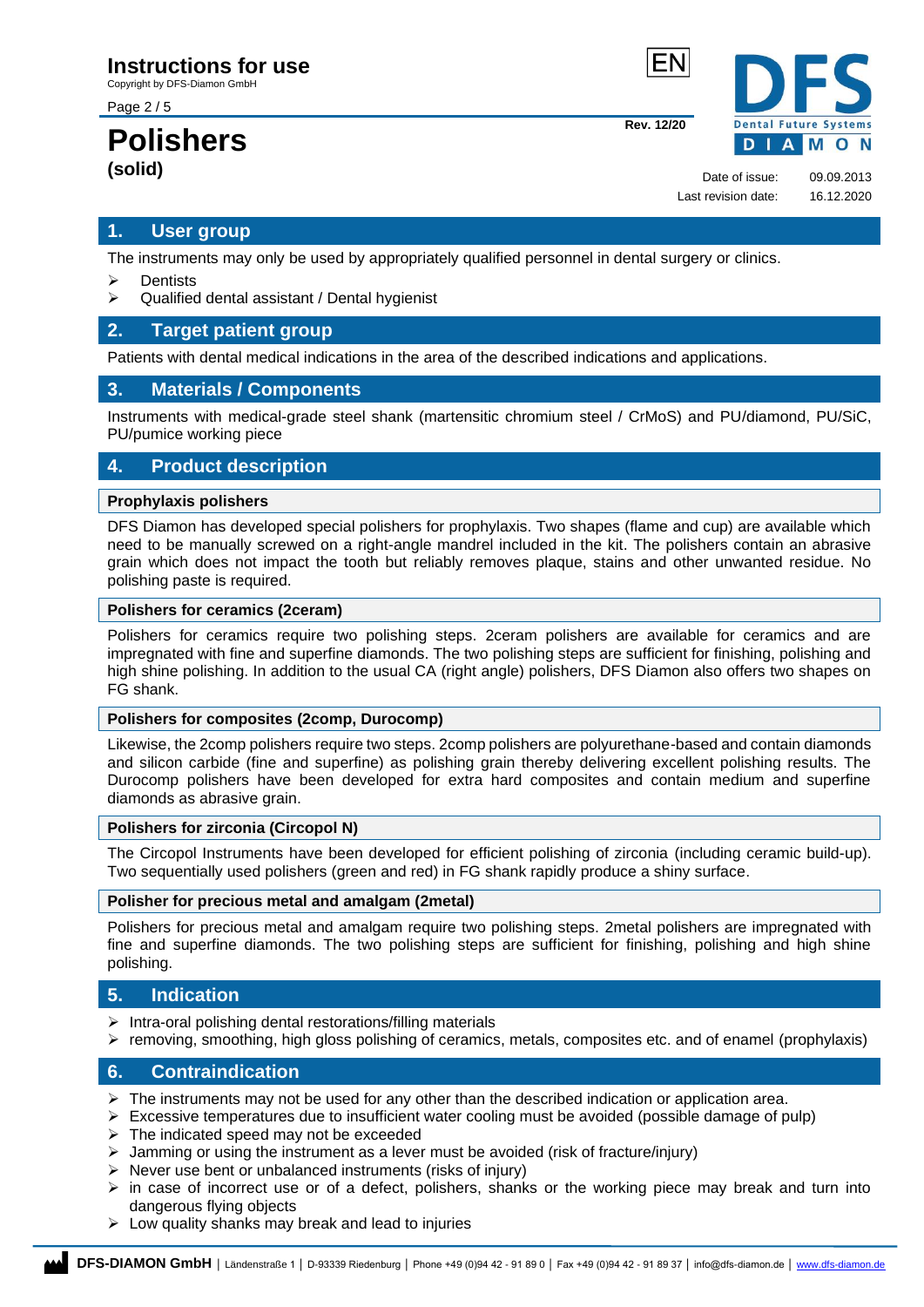Page 3 / 5

## **Polishers (solid)**



Date of issue: 09.09.2013 Last revision date: 16.12.2020

**Rev. 12/20**

### <span id="page-2-0"></span>**7. Application mode**

Please make sure that only dental turbines, contra-angles and straight hand pieces which are in correct technical and hygienic condition are being used.

- $\triangleright$  accurate running of turbine and contra-angle hand piece is required
- $\triangleright$  insert the instrument into the turbine/handpiece as deeply as possible. (There is a risk of injury if not inserted deeply enough!)
- $\triangleright$  run the tools at the required speed before contacting the surfaces to be treated
- $\triangleright$  Instruments must be rotating before touching the object
- $\triangleright$  perform slightly circular, intermittent resp. dapping motions
- ➢ ensure sufficient water-cooling
- $\triangleright$  no additional polishing required
- ➢ the recommended speed may differ from tool to tool. (see table below for speed specifications)
- $\triangleright$  for best results observe the recommended speeds (see table below for speed specifications)
- $\triangleright$  center polishers to be mounted after adjustment onto the shanks to be mounted in order to enable vibrationfree working polishers to be mounted have to be centered after adjustment onto the shanks to avoid vibrations.

Follow the instructions for use of the manufacturer of the micromotor/turbine.

**Incorrect use leads to unsatisfactory results und leads to increased risks.**

### <span id="page-2-1"></span>**8. Speed specification**

#### **Maximum speed for polishers**

| <b>Connection type</b> | <b>Instrument</b>                           | <b>Speed</b>      |
|------------------------|---------------------------------------------|-------------------|
| СA                     | Prophylaxis polishers (for tooth polishing) | $3' - 6.000$ rpm  |
| RA/CA, FG              | 2ceram (for ceramics)                       | $3' - 6.000$ rpm  |
| RA / CA, FG            | 2comp / Durocomp (for composites)           | $3' - 6.000$ rpm  |
| RA/CA                  | 2metal (for precious metal and amalgam)     | $3' - 6.000$ rpm  |
| RA/CA                  | Circopol N (for zirconia)                   | $5' - 15.000$ rpm |

### <span id="page-2-2"></span>**9. Frequency benchmark for the application of rotary instruments**

The following values serve as a reference only; the actual service life may differ depending on the application, usage and material but must not exceed the maximum number of reprocessing cycles.

➢ Polishers (solid) **10x**

### <span id="page-2-3"></span>**10. Reprocessing**

For reprocessing (cleaning, disinfection and sterilization) see the separate instructions for reprocessing.

### <span id="page-2-4"></span>**11. Storage**

- ➢ Do not store instruments in plastic pouches (damaged pouches can cause contamination of the instruments)
- 

 $\overline{\phantom{0}}$ 

Store in dry conditions

### <span id="page-2-5"></span>**12. Protective measures / Warnings**

Protect yourself by wearing appropriate protective gear (gloves, goggles, mask)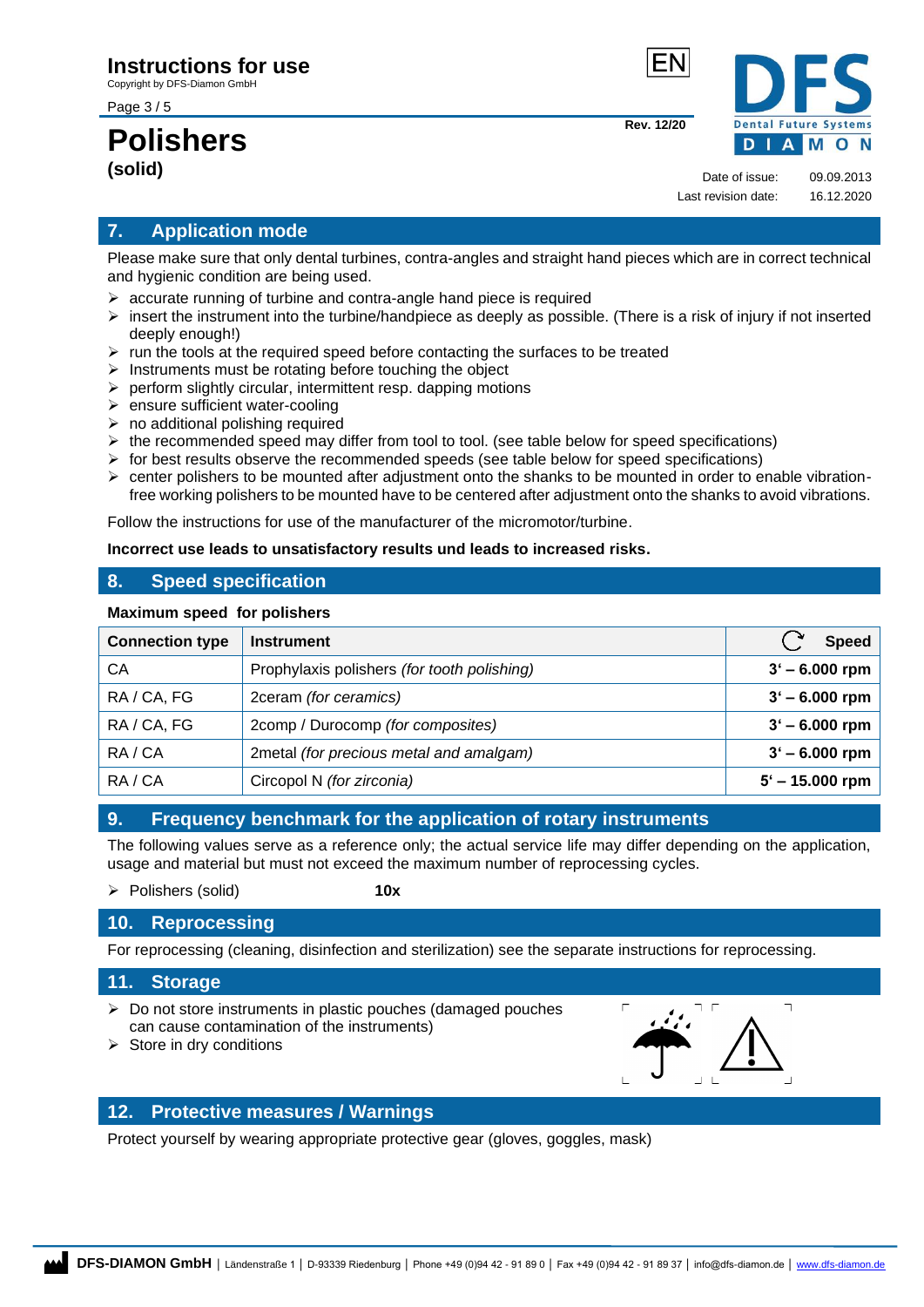Copyright by DFS-Diamon GmbH

Page 4 / 5

### **Polishers (solid)**



Date of issue: 09.09.2013 Last revision date: 16.12.2020

**Rev. 12/20**

### <span id="page-3-0"></span>**13. Residual risks**

Possible residual risks are fracture due to gross faulty handling or use of low quality shanks or contamination due to inappropriate sterilization which may lead to harm of the patient, user or third persons.

The discharge of abrasives of the used materials is barely noticeable and has no influence on the patient's safety. In addition, there are the following further residual risks with regard to possible foreseeable application errors, which may result in harm to the patient:

- ➢ Incorrect use of speed (too low/too high)
- ➢ Contraindicated applications
- ➢ Missing / insufficient water cooling

These residual risks are highly unlikely and are not expected in case of appropriate use and handling over the lifecycle of the instrument.

### <span id="page-3-1"></span>**14. Traceability**

We recommend keeping the original packaging over the entire lifetime of the instrument in order to ensure traceability via the lot number.

### <span id="page-3-2"></span>**15. Disposal**

Used and/or defective instruments need to be sterilized before disposal to avoid transmission of germs. Please be careful with sharp edges or tips.

After sterilization instruments can be discarded with general clinical waste.

### <span id="page-3-3"></span>**16. Notification to competent authorities**

Competent national authorities and the manufacturer need to be notified about all serious incidents occurring in the context of the product without delay.



DFS-Diamon GmbH Ländenstraße 1 93339 Riedenburg Germany